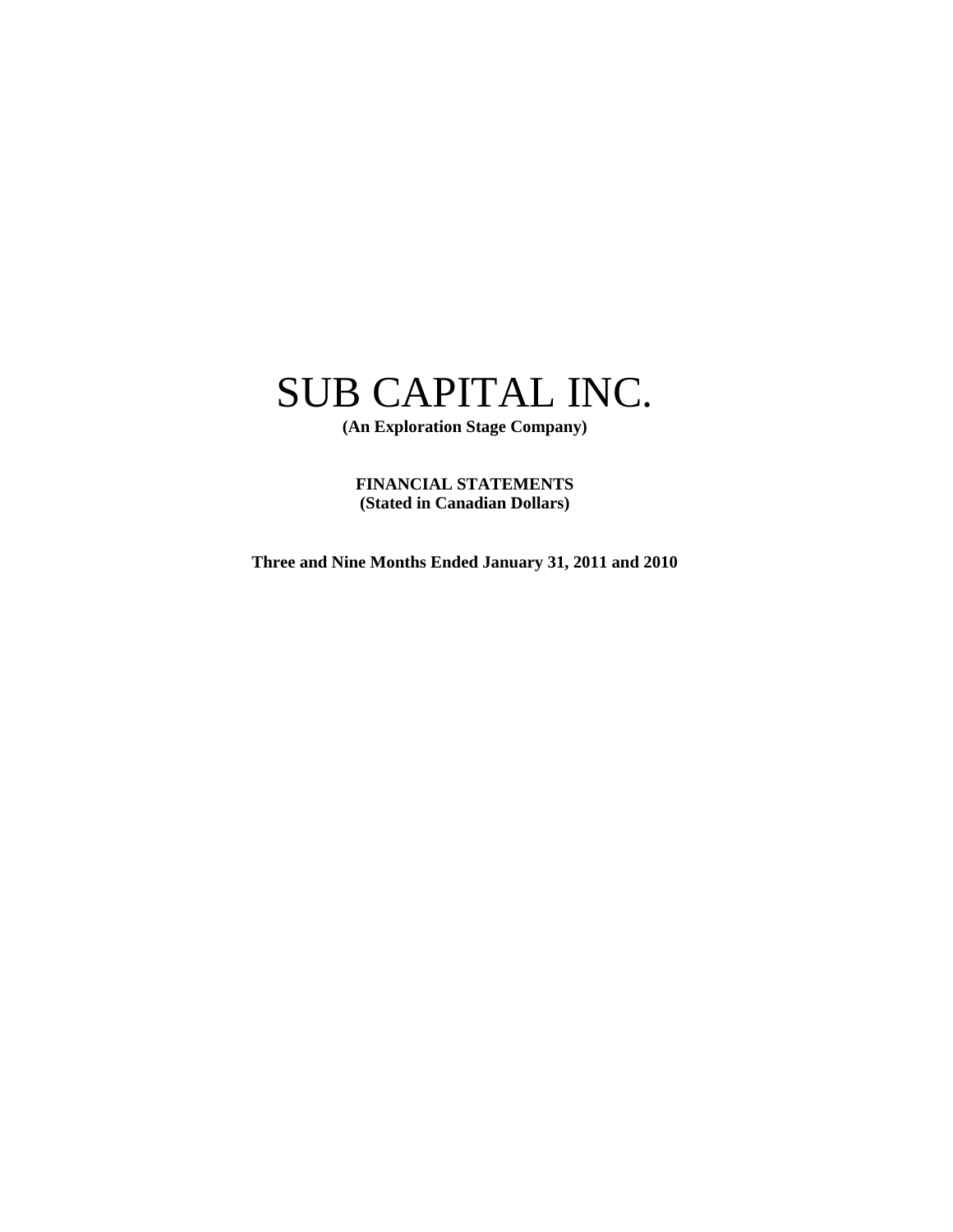# **SUB CAPITAL INC. (the "Company") (An Exploration Stage Company)**

# **INTERIM FINANCIAL STATEMENTS Three and nine months ended January 31, 2011**

# **NOTICE OF NO AUDITOR REVIEW OF INTERIM FINANCIAL STATEMENTS**

The accompanying unaudited interim financial statements of the Company have been prepared by and are the responsibility of Company's management.

The Company's independent auditor has not performed a review of these financial statements in accordance with the standards established by the Canadian Institute of Chartered Accountants for a review of interim financial statements by an entity's auditor.

March 22, 2011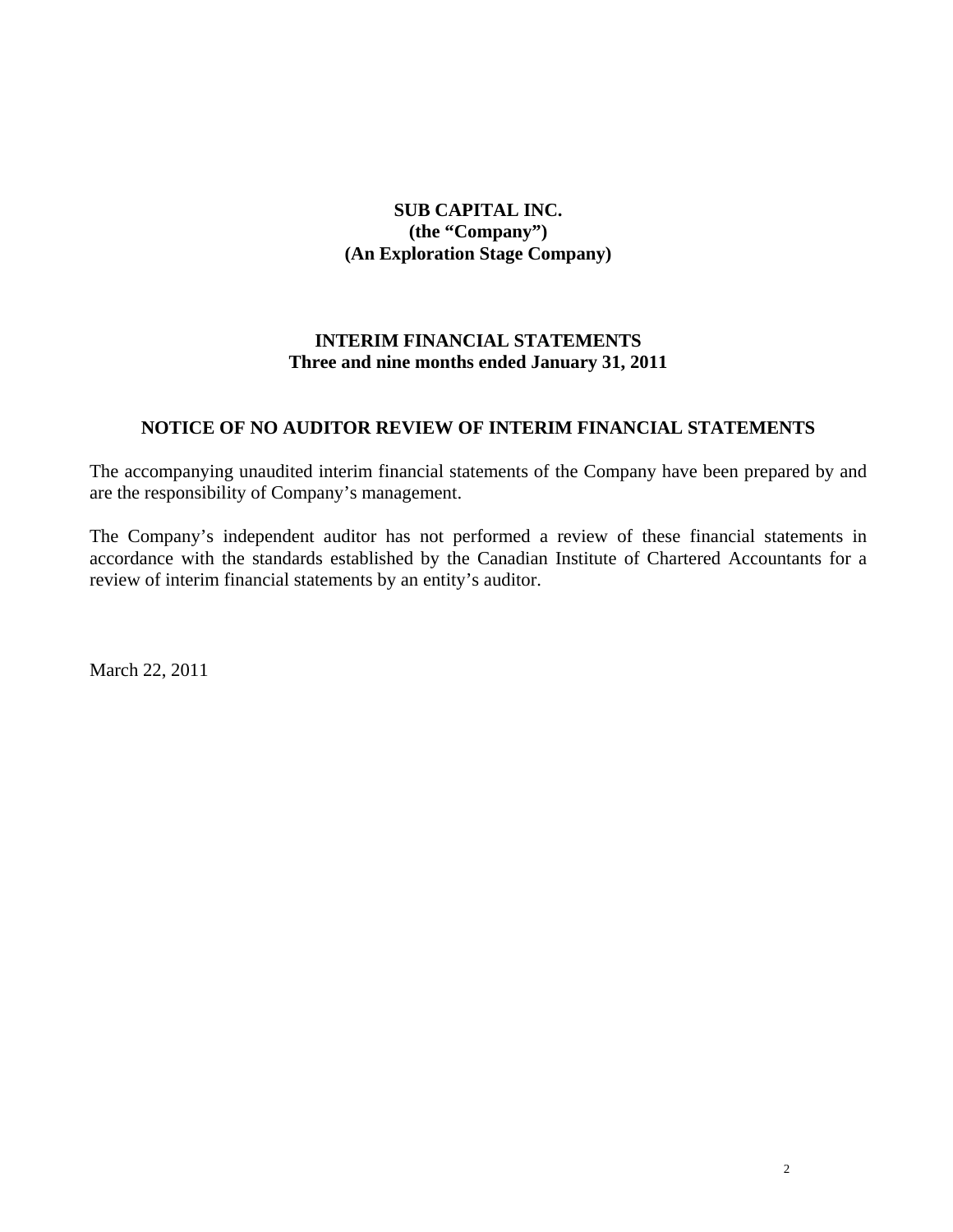Balance Sheets (Unaudited – Prepared by Management) (Expressed in Canadian Dollars)

As at January 31, 2011 and April 30, 2010

|                                                 | <b>January 31, 2011</b><br>S | April 30, 2010<br>S |
|-------------------------------------------------|------------------------------|---------------------|
| <b>ASSETS</b>                                   |                              |                     |
| <b>CURRENT</b>                                  |                              |                     |
| Cash and Cash Equivalents                       | 256,923                      | 163,483             |
| Share Subscription Receipts in Transit (Note 5) |                              | 218,290             |
| <b>Amounts Receivable</b>                       | 33,681                       | 10,439              |
| Prepaid Expenses and Deposits                   | 1,200                        |                     |
|                                                 | 291,804                      | 392,212             |
| Equipment (Note 6)                              | 2,424                        |                     |
| Resource Property (Note 7)                      | 67,188                       |                     |
|                                                 |                              |                     |
|                                                 | 361,416                      | 392,212             |
|                                                 |                              |                     |
| <b>LIABILITIES</b>                              |                              |                     |
| <b>CURRENT</b>                                  |                              |                     |
| Accounts Payable and Accrued Liabilities        | 16,540                       | 54,830              |
| Loans Payable (Notes 8 and 11)                  | 120,000                      |                     |
|                                                 | 136,540                      | 54,830              |
| <b>SHAREHOLDERS' EQUITY</b>                     |                              |                     |
| Share Capital (Note 9(b))                       | 4,124,972                    | 4,067,480           |
| Contributed Surplus (Note 10)                   | 650,875                      | 580,205             |
| Deficit                                         | (4,550,971)                  | (4,310,303)         |
|                                                 | 224,876                      | 337,382             |
|                                                 | 361,416                      | 392,212             |

Nature of Operations and Going Concern (Note 1) Commitments (Notes 7 and 9)

See accompanying notes to financial statements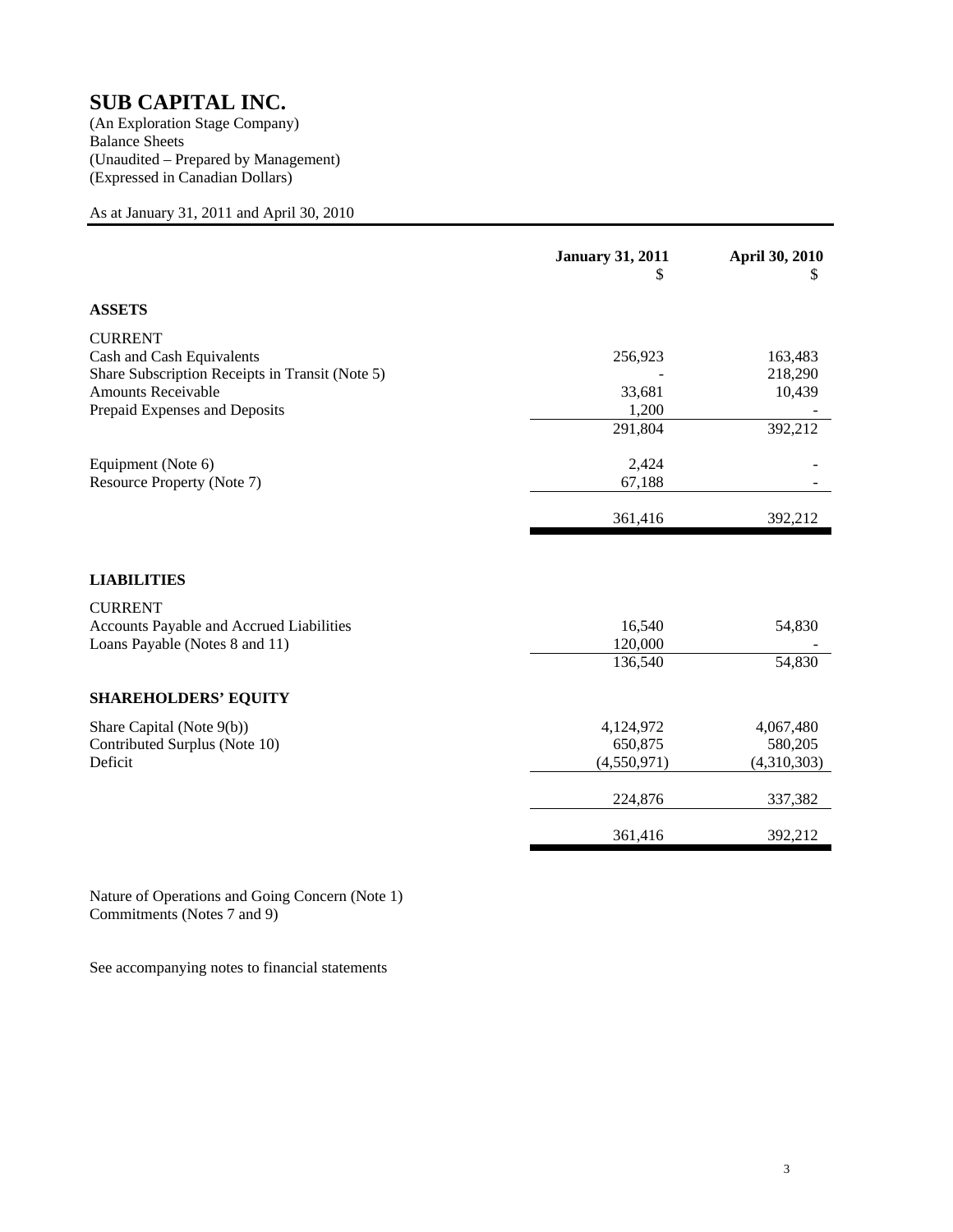Statements of Operations, Comprehensive Loss and Deficit (Unaudited – Prepared by Management) (Expressed in Canadian Dollars)

For the Three and Nine Months Ended January 31, 2011 and 2010

|                                                                       | <b>Three Months Ended</b><br>January 31,<br>January 31, |             | <b>Nine Months Ended</b><br>January 31,<br>January 31, |             |
|-----------------------------------------------------------------------|---------------------------------------------------------|-------------|--------------------------------------------------------|-------------|
|                                                                       | 2011                                                    | 2010        | 2011                                                   | 2010        |
|                                                                       | \$                                                      | \$          | \$                                                     | \$          |
| <b>EXPENSES</b>                                                       |                                                         |             |                                                        |             |
| Amortization                                                          | 102                                                     |             | 307                                                    |             |
| <b>Interest and Bank Charges</b>                                      | 3,747                                                   | 2,685       | 7,275                                                  | 2,979       |
| <b>Consulting and Management Fees</b>                                 | 22,500                                                  |             | 44,745                                                 |             |
| Office, Rent and Administration                                       | 12,274                                                  | 17,697      | 26,435                                                 | 25,256      |
| <b>Professional Fees</b>                                              | 14,466                                                  | 38,572      | 24,004                                                 | 46,577      |
| <b>Regulatory Fees</b>                                                | 1,447                                                   |             | 11,853                                                 |             |
| <b>Stock-Based Compensation</b>                                       |                                                         |             | 27,739                                                 |             |
| Transfer Agent and Shareholder Information                            | 6,297                                                   |             | 12,621                                                 |             |
| <b>Travel and Promotion</b>                                           | 80,539                                                  |             | 86,350                                                 |             |
|                                                                       | 141,372                                                 | 58,954      | 241,329                                                | 74,812      |
| <b>LOSS BEFORE INTEREST INCOME</b>                                    | (141, 372)                                              | (58, 954)   | (241, 329)                                             | (74, 812)   |
| <b>Interest Income</b>                                                | 479                                                     |             | 661                                                    |             |
| NET LOSS AND COMPREHENSIVE LOSS<br><b>FOR THE PERIOD</b>              | (140, 893)                                              | (58, 954)   | (240, 668)                                             | (74, 812)   |
| Deficit, Beginning of the Period                                      | (4,410,078)                                             | (4,093,782) | (4,310,303)                                            | (4,077,924) |
| DEFICIT, END OF THE PERIOD                                            | (4,550,971)                                             | (4,152,736) | (4,550,971)                                            | (4,152,736) |
|                                                                       |                                                         |             |                                                        |             |
| <b>BASIC AND DILUTED LOSS PER SHARE</b>                               | (0.01)                                                  | (0.02)      | (0.02)                                                 | (0.02)      |
| <b>WEIGHTED AVERAGE NUMBER OF</b><br><b>COMMON SHARES OUTSTANDING</b> | 10,572,349                                              | 3,118,498   | 10,429,665                                             | 3,118,498   |

See accompanying notes to financial statements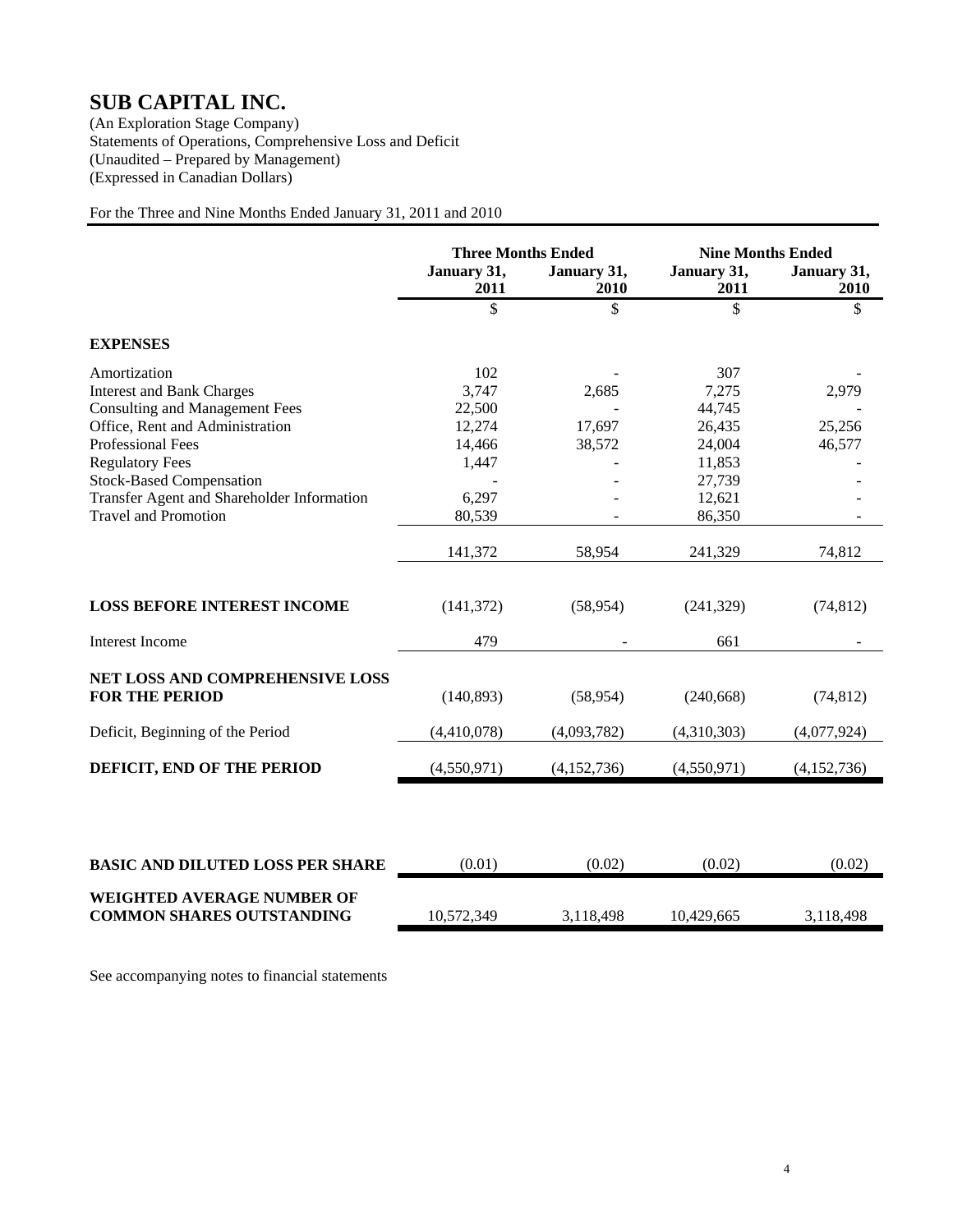# **SUB CAPITAL INC.**

(An Exploration Stage Company) Statements of Cash Flows (Unaudited – Prepared by Management) (Expressed in Canadian Dollars)

For the Three and Nine Months Ended January 31, 2011 and 2010

|                                                                                                 | January 31,<br>2011 | <b>Three Months Ended</b><br>January 31,<br>2010 | January 31,<br>2011              | <b>Nine Months Ended</b><br>January 31,<br>2010 |
|-------------------------------------------------------------------------------------------------|---------------------|--------------------------------------------------|----------------------------------|-------------------------------------------------|
|                                                                                                 | $\mathbf{\hat{S}}$  | \$                                               | \$                               | \$                                              |
| <b>CASH WAS PROVIDED BY (USED IN)</b>                                                           |                     |                                                  |                                  |                                                 |
| <b>OPERATING ACTIVITIES</b><br>Net Loss for the Period<br>Items Not Affecting Cash              | (140, 893)          | (58, 954)                                        | (240, 668)                       | (74, 812)                                       |
| Amortization<br><b>Stock-Based Compensation</b>                                                 | 102                 |                                                  | 307<br>27,739                    |                                                 |
| Changes in Non-Cash Working Capital Accounts                                                    | (140,791)           | (58, 954)                                        | (212, 622)                       | (74, 812)                                       |
| Amounts Receivable<br>Prepaid Expenses and Deposits<br>Accounts Payable and Accrued Liabilities | (8, 633)<br>13,308  | (10, 526)<br>5,740<br>57,779                     | (23, 242)<br>(1,200)<br>(38,290) | (334)<br>5,740<br>56,953                        |
|                                                                                                 | (136, 116)          | (5,961)                                          | (275, 354)                       | (12, 453)                                       |
| <b>FINANCING ACTIVITIES</b><br>Loans Payable<br>Proceeds on Issuance of Securities              | 21,125              |                                                  | 120,000<br>318,713               | 15,000                                          |
|                                                                                                 | 21,125              |                                                  | 438,713                          | 15,000                                          |
| <b>INVESTING ACTIVITIES</b><br>Purchase of Equipment<br><b>Resource Property</b>                | (3,631)             |                                                  | (2,731)<br>(67, 188)             |                                                 |
|                                                                                                 | (3,631)             |                                                  | (69, 919)                        |                                                 |
| (DECREASE) INCREASE IN CASH                                                                     | (118, 622)          | (5,961)                                          | 93,440                           | 2,547                                           |
| Cash and Cash Equivalents, Beginning of the Period                                              | 375,545             | 12,100                                           | 163,483                          | 3,592                                           |
| CASH AND CASH EQUIVALENTS,<br><b>END OF THE PERIOD</b>                                          | 256,923             | 6,139                                            | 256,923                          | 6,139                                           |
| CASH AND CASH EQUIVALENTS CONSIST OF:<br>Cash<br>Short-term Investments                         | 56,923<br>200,000   | 6,139                                            | 56,923<br>200,000                | 6,139                                           |
|                                                                                                 | 256,923             | 6,139                                            | 256,923                          | 6,139                                           |

See accompanying notes to financial statements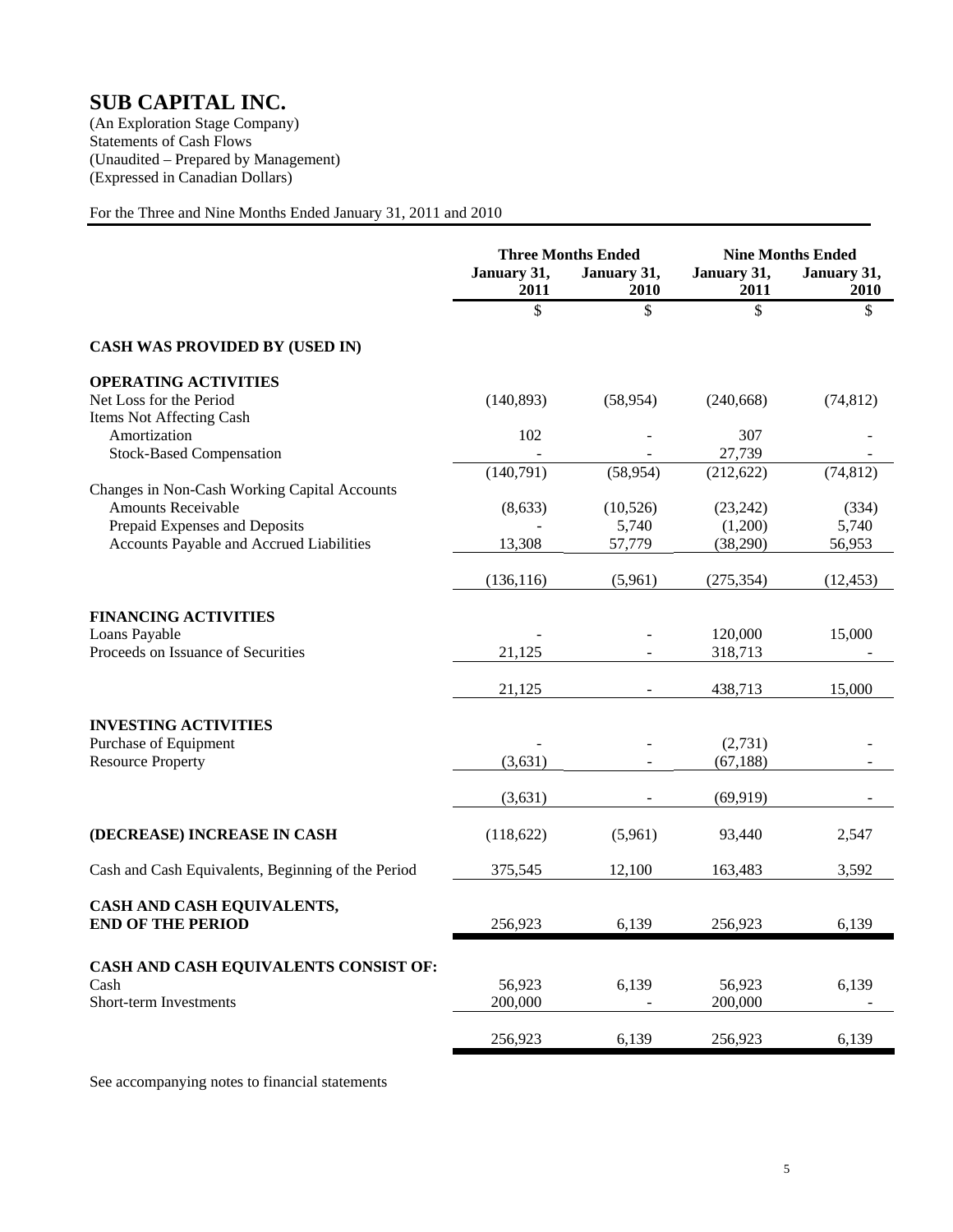Notes to the Financial Statements (Unaudited – Prepared by Management) (Expressed in Canadian Dollars)

For the Three and Nine Months Ended January 31, 2011 and 2010

## **NOTE 1 – NATURE OF OPERATIONS**

SUB Capital Inc. (the "Company") was incorporated under the laws of Canada on November 9, 2005. On November 25, 2009, the Company consolidated its capital stock on a ten-for-one basis. All share and per share information contained in these financial statements reflect the post-consolidated share numbers.

Effective September 5, 2008, the Company was designated as inactive and its listing was transferred to the NEX Board of the TSX Venture Exchange ("Exchange"). On June 25, 2010, the Company entered into an option agreement with Unity Energy Corp. ("Unity"), a public company incorporated under the laws of the Province of British Columbia and listed on the Exchange, pursuant to which the Company may acquire a 75% interest in Thorburn Lake Property located in Saskatchewan (Note 7). The transaction constituted as the Company's Change of Business under the policies of the Exchange. On September 23, 2010, the Company received Exchange acceptance of its Change of Business and effective September 24, 2010, the Company's listing was transferred from the NEX to Tier 2 of the Exchange.

The Company is in the process of exploring its resource property and has not yet determined whether this property contains reserves that are economically recoverable. The Company's ability to continue as a going concern and the recoverability of the amounts capitalized for resource properties and related deferred exploration expenditures are dependent upon the ability of the Company to raise additional financing in order to complete the acquisition, exploration and development of its resource properties, the discovery of economically recoverable reserves, the attainment of future profitable production or proceeds from disposition of the Company's resource properties. The outcome of these matters cannot be predicted at this time.

These financial statements have been prepared in accordance with generally accepted accounting principles applicable to a going concern, which assumes that the Company will be able to meet its obligations and continue its operations for its next fiscal year. As at January 31, 2011, the Company had not yet achieved profitable operations, has working capital of \$155,264 (April 30, 2010 - \$337,382), accumulated losses of \$4,550,971 and expects to incur further losses in the development of its business. The Company has prepared a budget for its cash flows and management expects that it has sufficient liquidity and additional financing will be available to meet its obligations for the next twelve months. The Company will be required to raise additional capital in order to make option payments, incur expenditures to maintain its option to acquire an interest in the Thorburn Lake property and to fund working capital requirements in the long term. However, there can be no assurance that the Company will be able to obtain additional financial resources necessary and/or achieve profitability or positive cash flows. These financial statements do not give effect to adjustments that would be necessary should the Company be unable to continue as a going concern and, therefore, be required to realize its assets and liquidate its liabilities and commitments in other than the normal course of operations, and at amounts different from those in the accompanying financial statements.

### **NOTE 2 – BASIS OF PRESENTATION**

These unaudited interim financial statements have been prepared in accordance with generally accepted accounting principles ("GAAP") in Canada. They do not include all of the information and disclosures required by Canadian GAAP for annual financial statements. In the opinion of management, all adjustments considered necessary for fair presentation have been included in these financial statements. The unaudited interim financial statements should be read in conjunction with the Company's audited financial statements including the notes thereto for the year ended April 30, 2010.

The accounting policies followed by the Company are set out in Note 2 to the audited financial statements for the year ended April 30, 2010 and have been consistently followed in the preparation of these financial statements.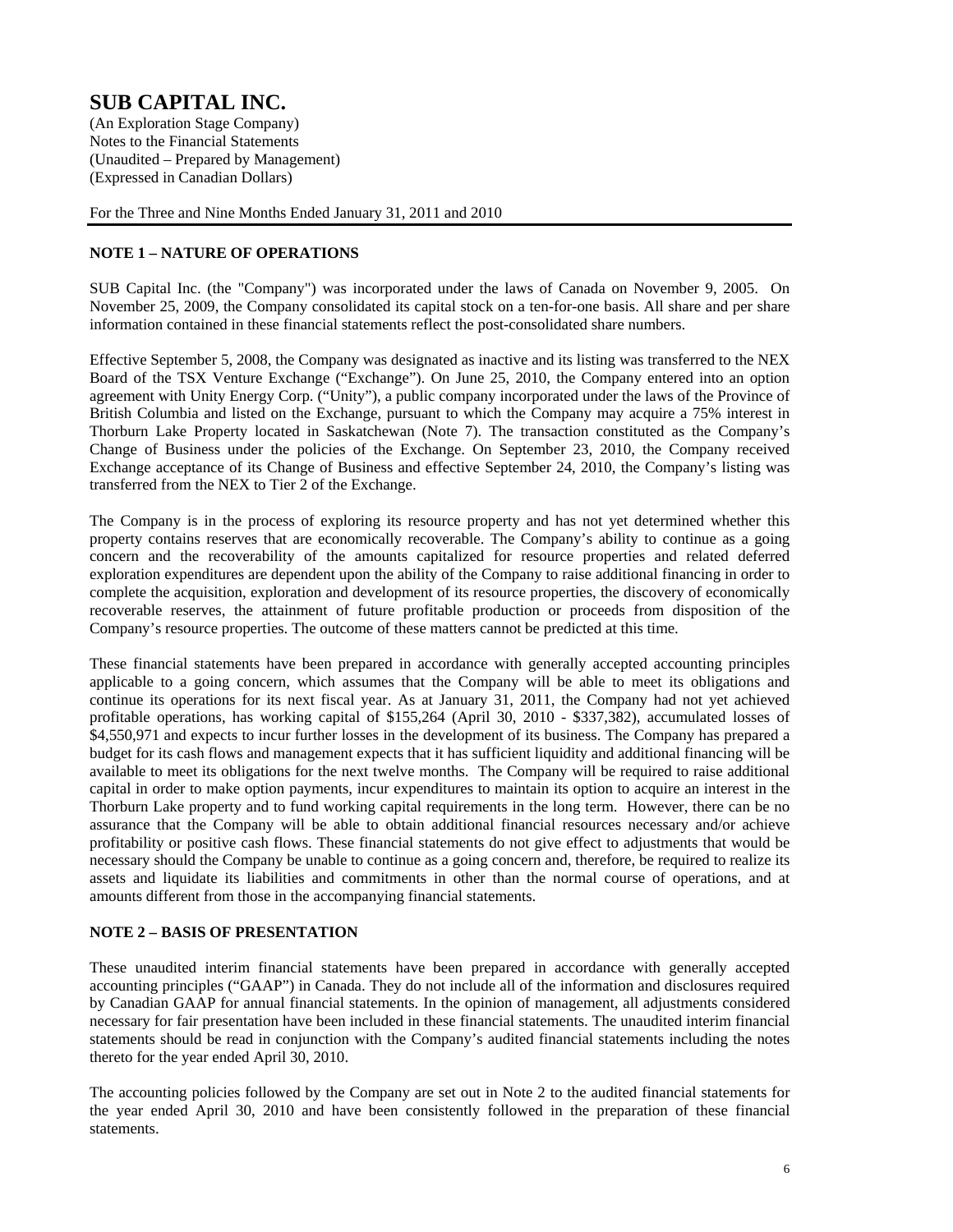Notes to the Financial Statements (Unaudited – Prepared by Management) (Expressed in Canadian Dollars)

For the Three and Nine Months Ended January 31, 2011 and 2010

## **NOTE 3 – ADOPTION OF NEW ACCOUNTING STANDARDS**

Effective May 1, 2010, the Company adopted the provisions of the following new Canadian Institute of Chartered Accountants ("CICA") accounting standard:

### **Fair Value Hierarchy**

- In 2009, the CICA amended 3862, Financial Instruments Disclosures, to include additional disclosure requirements about fair value measurement for financial instruments and liquidity risk disclosure. This amendment requires a three level hierarchy that reflects the significance of the inputs used in measuring the fair value as follows:
- Level 1 Unadjusted quoted prices in active markets for identical assets or liabilities.
- Level 2 Inputs other than quoted prices that are observable for the asset or liability either directly or indirectly.
- Level 3 Inputs that are not based on observable market data.

The amended section relates to disclosure only and did not have a material impact on the financial results of the Company.

The classification of the Company's financial instruments within the fair value hierarchy as at January 31, 2011 is included in Level 1.

### **NOTE 4 – FUTURE ACCOUNTING PRONOUNCEMENTS**

#### **a) Business Combinations/Consolidated Financial Statements/Non-Controlling Interests**

The AcSB issued CICA sections 1582, *Business Combinations*, 1601, *Consolidated Financial Statements*, and 1602, *Non-Controlling Interests*, which replaced sections 1581, *Business Combinations*, and 1600, *Consolidated Financial Statements*. CICA 1582 is effective for business combinations for which the acquisition date is on or after the beginning of the first annual reporting period beginning on or after January 1, 2011. CICA 1601 and CICA 1602 apply to interim and annual consolidated financial statements relating to years beginning on or after January 1, 2011. Early adoption is permitted for these new standards. The Company does not expect the adoption of these sections to have a material impact on its consolidated financial statements.

#### **b) International Financial Reporting Standards**

 Effective May 1, 2011, the Company's primary basis of accounting will change to International Financial Reporting Standards.

### **NOTE 5 – SHARE SUBSCRIPTION RECEIPTS IN TRANSIT**

On April 28, 2010, the Company issued 2,425,444 common shares at \$0.09 per share pursuant to a private placement which the Company's lawyer was holding against payments in transit of \$218,290. The full amount was received during the nine months ended January 31, 2011.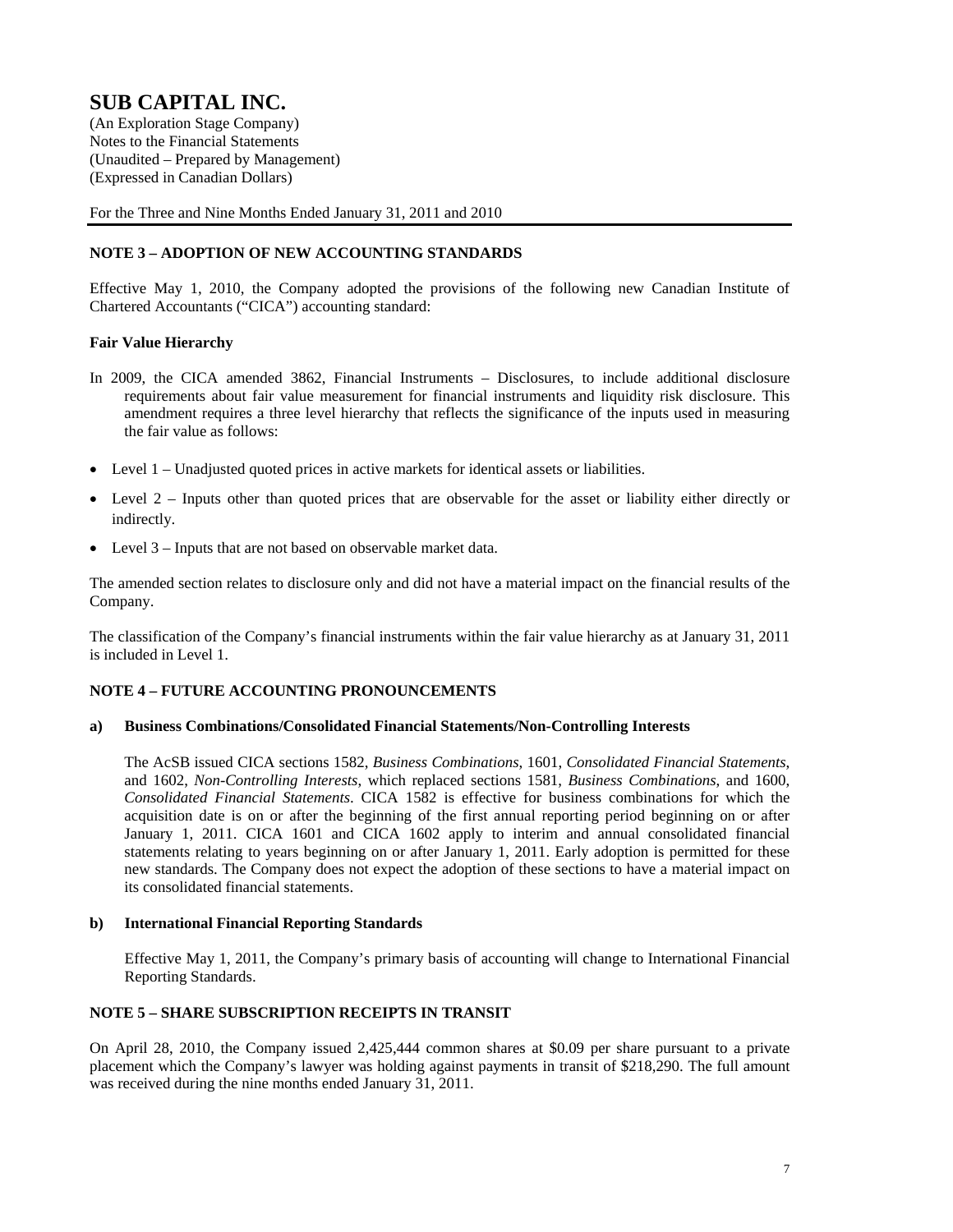Notes to the Financial Statements (Unaudited – Prepared by Management) (Expressed in Canadian Dollars)

For the Three and Nine Months Ended January 31, 2011 and 2010

### **NOTE 6 – EQUIPMENT**

|                    | Cost<br>\$ | Accumulated<br>Amortization | January 31,<br>2011<br>Net Book<br>Value<br>\$ | April 30,<br>2010<br>Net Book<br>Value<br>\$ |
|--------------------|------------|-----------------------------|------------------------------------------------|----------------------------------------------|
| Computer equipment | 2,731      | 307                         | 2.424                                          | -                                            |

# **NOTE 7 – RESOURCE PROPERTY**

|                                           | <b>Thorburn Lake Property</b> |
|-------------------------------------------|-------------------------------|
|                                           | Saskathewan, Canada           |
|                                           |                               |
| <b>Balance, April 30, 2010</b>            |                               |
| <b>Acquisition Costs</b>                  |                               |
| <b>Cash Consideration</b>                 | 30,000                        |
| Others (Professional and Regulatory Fees) | 37,188                        |
| <b>Balance, January 31, 2011</b>          | 67,188                        |
|                                           |                               |

On June 25, 2010, the Company entered into an option agreement with Unity Energy Corp. ("Unity") whereby the Company may earn a 75% interest in the Thorburn Lake Property located within the Athabasca Basin, in the La Ronge Mining District of northern Saskatchewan (the "Property").

Unity currently has an option to acquire a 100% undivided interest in the Property pursuant to an agreement dated February 22, 2010 with GWN Investment Ltd. ("GWN") by paying GWN an aggregate of \$610,000 over a period of three years, issuing 750,000 common shares of Unity to GWN and incurring \$2,500,000 in exploration expenditures on the Property as follows:

- a) paying GWN \$10,000 and issuing to GWN 750,000 shares of Unity on or before March 1, 2010 (completed);
- b) paying GWN a further \$100,000 on or before December 31, 2011;
- c) paying GWN a further \$200,000 on or before December 31, 2012;
- d) paying GWN a further \$300,000 on or before December 31, 2013; (payments set out in (b) through (d) are hereinafter referred to as the "Underlying Payments"); and
- e) incurring \$2,500,000 in exploration expenditures prior to February 22, 2014.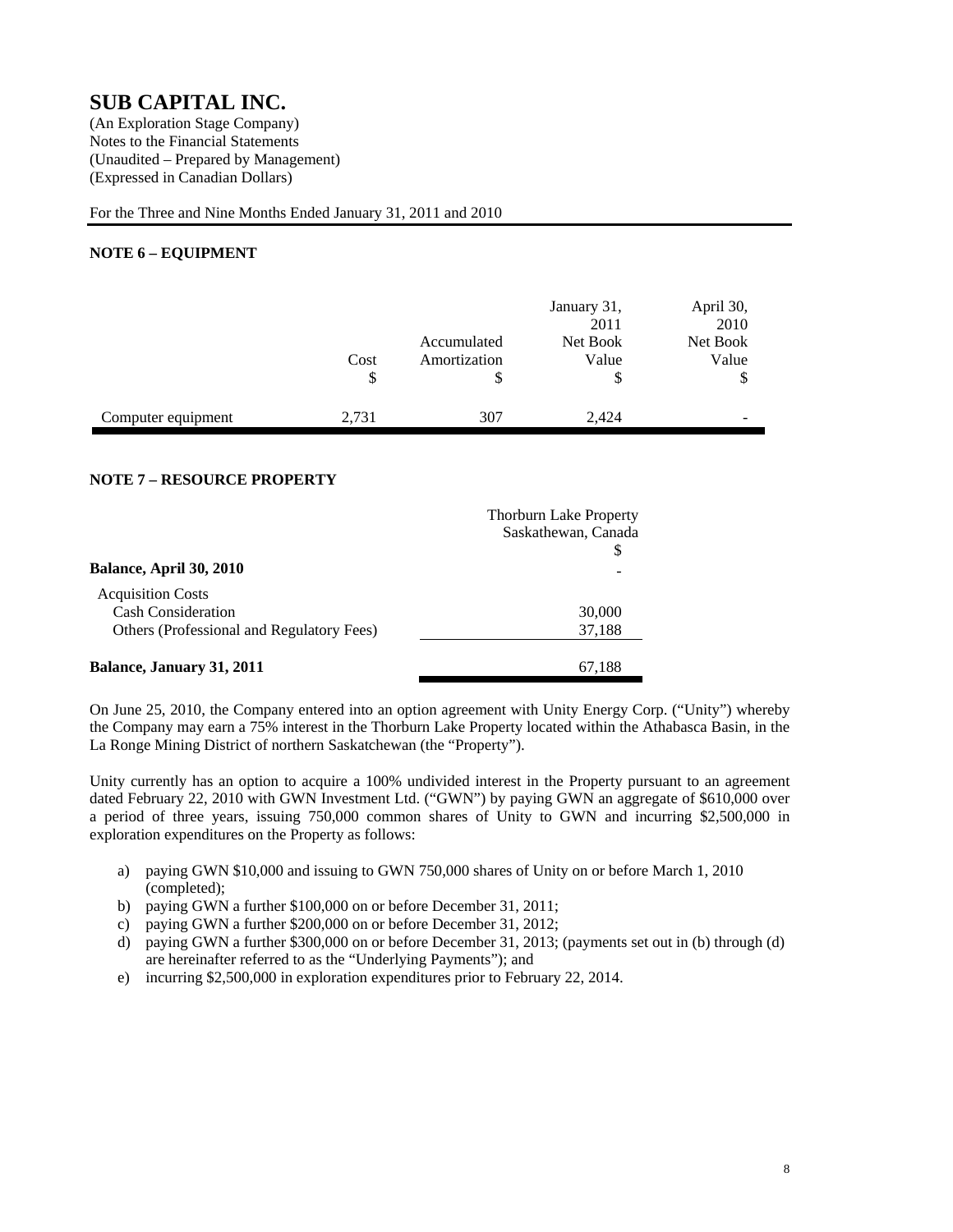Notes to the Financial Statements (Unaudited – Prepared by Management) (Expressed in Canadian Dollars)

For the Three and Nine Months Ended January 31, 2011 and 2010

## **NOTE 7 – RESOURCE PROPERTY (Continued)**

In addition, there is reserved to GWN a 1% net smelter return ("NSR") which may be purchased at any time by Unity by paying GWN \$1,000,000 less all amounts previously received by GWN as NSR payments.

The Company may exercise the Option by:

- a) paying Unity \$30,000 on or before September 26, 2010 (paid);
- b) making the Underlying Payments directly to GWN as outlined above; and
- c) incurring \$2,400,000 in exploration expenditures prior to February 22, 2014, including not less than \$200,000 on or before December 31, 2011.

#### **NOTE 8 – LOANS PAYABLE**

During the nine months ended January 31, 2011, the Company arranged for loans totaling \$120,000 pursuant to loan agreements dated August 16, 2010. The loans have a term of one year maturing August 31, 2011 and bear interest at 12% per annum. Of the \$120,000 loan, \$60,000 is payable to a company controlled by an officer of the Company. During the nine months ended January 31, 2011, the Company paid \$6,634 (2010 - \$Nil) in interest on the loans.

### **NOTE 9 – SHARE CAPITAL**

#### **a) Authorized**

Unlimited Number of Voting Common Shares without Par Value

### **b) Issued and Outstanding**

|                                              | Number of     | Amount    |
|----------------------------------------------|---------------|-----------|
|                                              | Common Shares | S         |
| Balance, April 30, 2009                      | 3,118,498     | 3,553,483 |
| Shares Issued for Cash (i)                   | 6,011,078     | 540,997   |
| Finder's Fees (i)                            | 489.463       | 44.051    |
| <b>Share Issue Costs</b>                     |               | (71, 051) |
| Balance, April 30, 2010                      | 9,619,039     | 4,067,480 |
| Shares Issued for Cash (ii)                  | 805,001       | 72,450    |
| Finder's Fees (ii)                           | 80,500        | 7,245     |
| Share Issue Costs (ii)                       |               | (19, 147) |
| Cancellation of Escrow Shares (Note $9(c)$ ) | (109, 245)    | (42, 931) |
| Exercise of Warrants (iii)                   | 319,000       | 39,875    |
| Balance, January 31, 2011                    | 10.714.295    | 4,124,972 |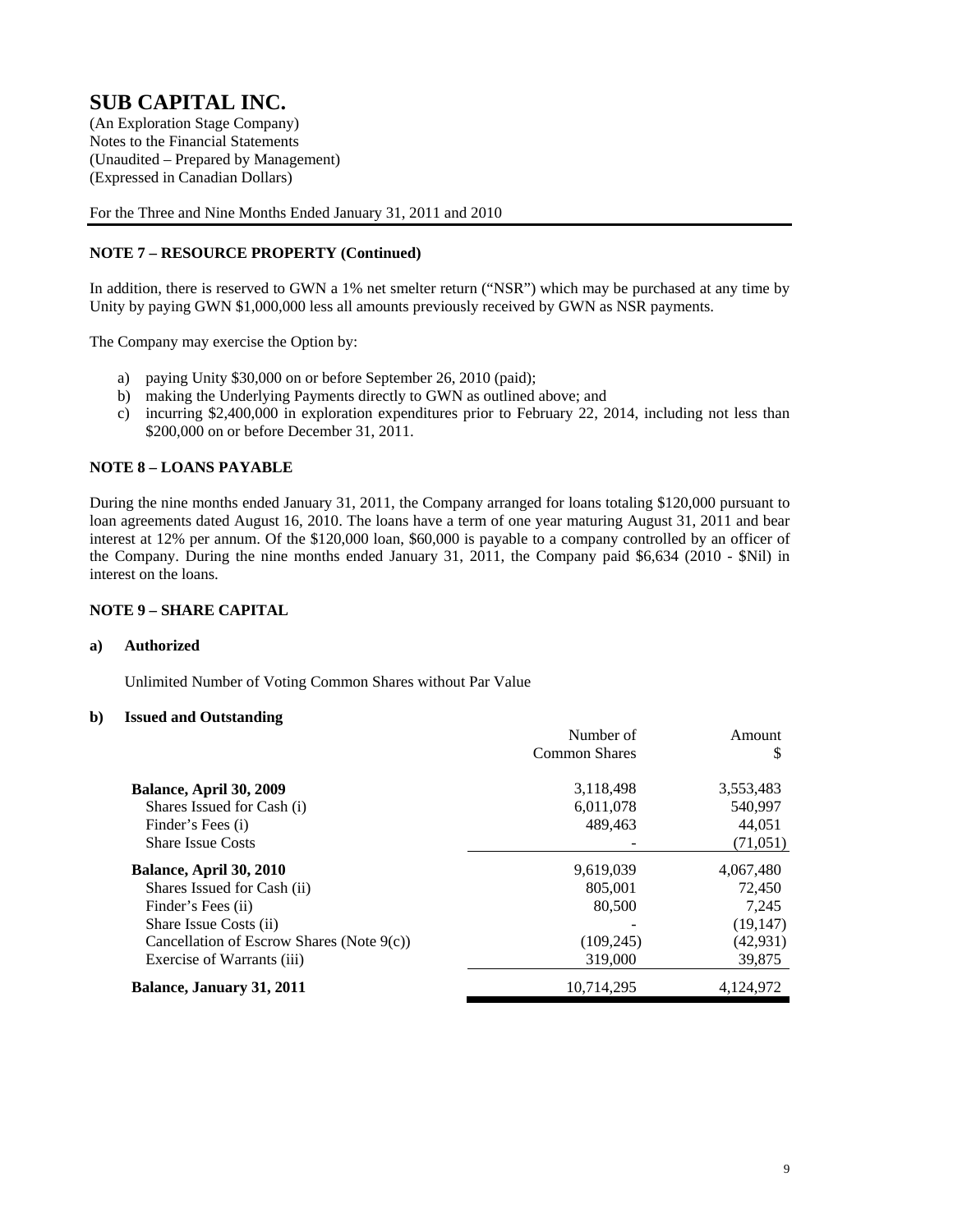Notes to the Financial Statements (Unaudited – Prepared by Management) (Expressed in Canadian Dollars)

For the Three and Nine Months Ended January 31, 2011 and 2010

### **NOTE 9 – SHARE CAPITAL (Continued)**

#### **b) Issued and Outstanding (Continued)**

- (i) During the year ended April 30, 2010, the Company closed a non-brokered private placement of 6,011,078 units at \$0.09 per unit for gross proceeds of \$540,997. Each unit consists of one common share and one common share purchase warrant entitling its holder to acquire an additional common share at \$0.125 per share on or before April 28, 2011. The Company applied the residual approach and allocated total proceeds to the common shares and none to the attached warrants. The Company paid a finder's fee consisting 489,463 common shares at a deemed price of \$0.09 per share for a gross consideration of \$44,051 and legal fees of \$27,000 totaling \$71,051.
- (ii) On May 27, 2010, the Company closed a non-brokered private placement of 805,001 units at \$0.09 per unit for gross proceeds of \$72,450. Each unit consists of one common share and one common share purchase warrant entitling its holder to acquire an additional common share at \$0.125 per share on or before May 27, 2011. The Company paid a finder's fee consisting 80,500 common shares at a deemed price of \$0.09 per share for a gross consideration of \$7,245 and legal fees of \$11,902 totaling \$19,147.
- (iii) During the nine months ended January 31, 2011, 319,000 common shares were issued for gross proceeds of \$39,875 on the exercise of 319,000 warrants at \$0.125 per share.

#### **c) Escrow Shares**

As of January 31, 2011, the Company has 1,076,800 (April 30, 2010 - 109,245) common shares held in escrow. Pursuant to the escrow agreement dated July 7, 2010, 1,196,444 common shares of the Company were deposited in escrow in connection with the Company's Change of Business. In addition, a total of 260,000 stock options (120,000 at \$0.135 expiring February 18, 2015 and 140,000 at \$0.125 expiring April 17, 2015) and share purchase warrants to purchase up to 1,036,444 common shares of the Company at \$0.125 expiring April 28, 2011, are also subject to the escrow agreement. Under the escrow agreement, 10% of the escrowed securities were released from escrow following receipt of Exchange approval of the Change of Business. The remaining 90% of the securities will be released from escrow in increments of 15% every six months thereafter over a period of thirty six months. In the event the Company becomes a Tier 1 issuer of the Exchange, the escrow release schedule will be accelerated to 18 months.

On July 26, 2010, the 109,245 common shares held in escrow pursuant to another agreement were cancelled and returned to treasury.

#### **d) Stock Options**

The Company adopted an incentive stock option plan, which provides that the Board of Directors of the Company may from time to time, in its discretion, and in accordance with the Exchange requirements, grant to directors, officers, employees and consultants to the Company, non-transferable options to purchase common shares, provided that the number of common shares reserved for issuance will not exceed 10% of the issued and outstanding common shares of the Company. Stock options will be exercisable for a period of up to 5 years from the date of grant. Options granted during the year vested immediately. Options granted to investor relations vest in accordance with Exchange requirements.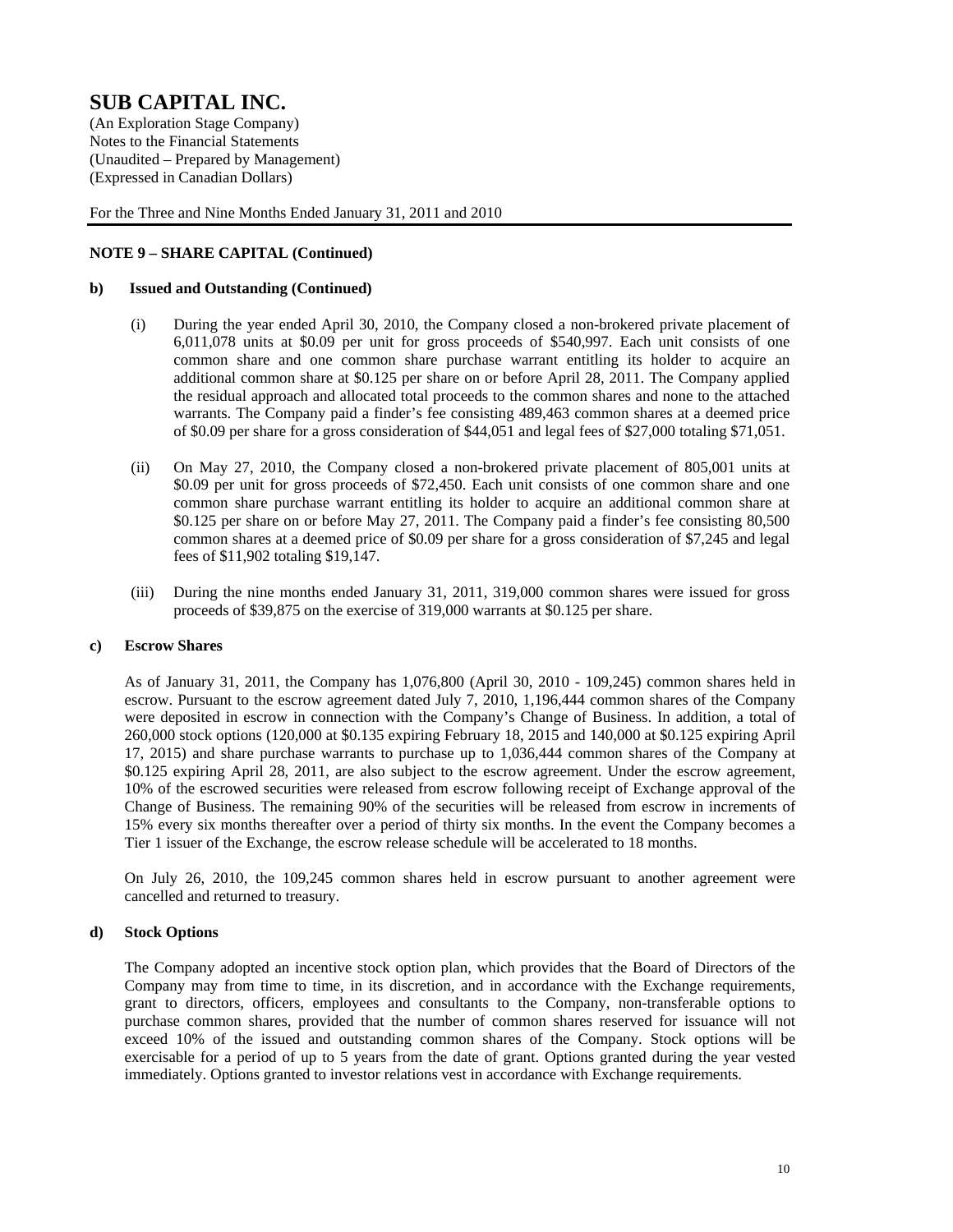Notes to the Financial Statements (Unaudited – Prepared by Management) (Expressed in Canadian Dollars)

For the Three and Nine Months Ended January 31, 2011 and 2010

## **NOTE 9 – SHARE CAPITAL (Continued)**

#### **d) Stock Options (Continued)**

In connection with the foregoing, the number of common shares reserved for issuance to any individual director or officer will not exceed five percent (5%) of the issued and outstanding common shares and the number of common shares reserved for issuance to all consultants will not exceed two percent (2%) of the issued and outstanding common shares. Options may be exercised no later than 90 days following cessation of the optionee's position with the Company, provided that if the cessation of office, directorship, or consulting arrangement was by reason of death, the option may be exercised within a maximum period of twelve months after such death, subject to the expiry date of such option.

A summary of the status of the options outstanding follows:

|           | Weighted              |
|-----------|-----------------------|
| Number of | Average               |
| Options   | <b>Exercise Price</b> |
|           | \$                    |
| 241,000   | 1.397                 |
| (241,000) | (1.397)               |
| 911,000   | 0.128                 |
| 911,000   | 0.128                 |
| 136,000   | 0.22                  |
|           |                       |
| 1,047,000 | 0.14                  |
|           |                       |

The following table summarizes the options outstanding as at January 31, 2011:

|                          | Weighted         |          |                    |             |
|--------------------------|------------------|----------|--------------------|-------------|
|                          | Average          | Exercise |                    | Number of   |
| Number                   | Remaining        | Price    |                    | Options     |
| of Options               | Contractual Life | \$       | <b>Expiry Date</b> | Exercisable |
|                          |                  |          |                    |             |
| $311,000^{(1)}$          | 4.05 years       | 0.135    | February 18, 2015  | 311,000     |
| $600,000$ <sup>(1)</sup> | 4.18 years       | 0.125    | April 7, 2015      | 600,000     |
| 136,000                  | 9.65 years       | 0.220    | September 23, 2020 | 136,000     |
| 1,047,000                | 4.85 years       | 0.140    |                    | 1,047,000   |

(1) Of these options, 120,000 and 140,000 are held in escrow respectively (Note 9(c)).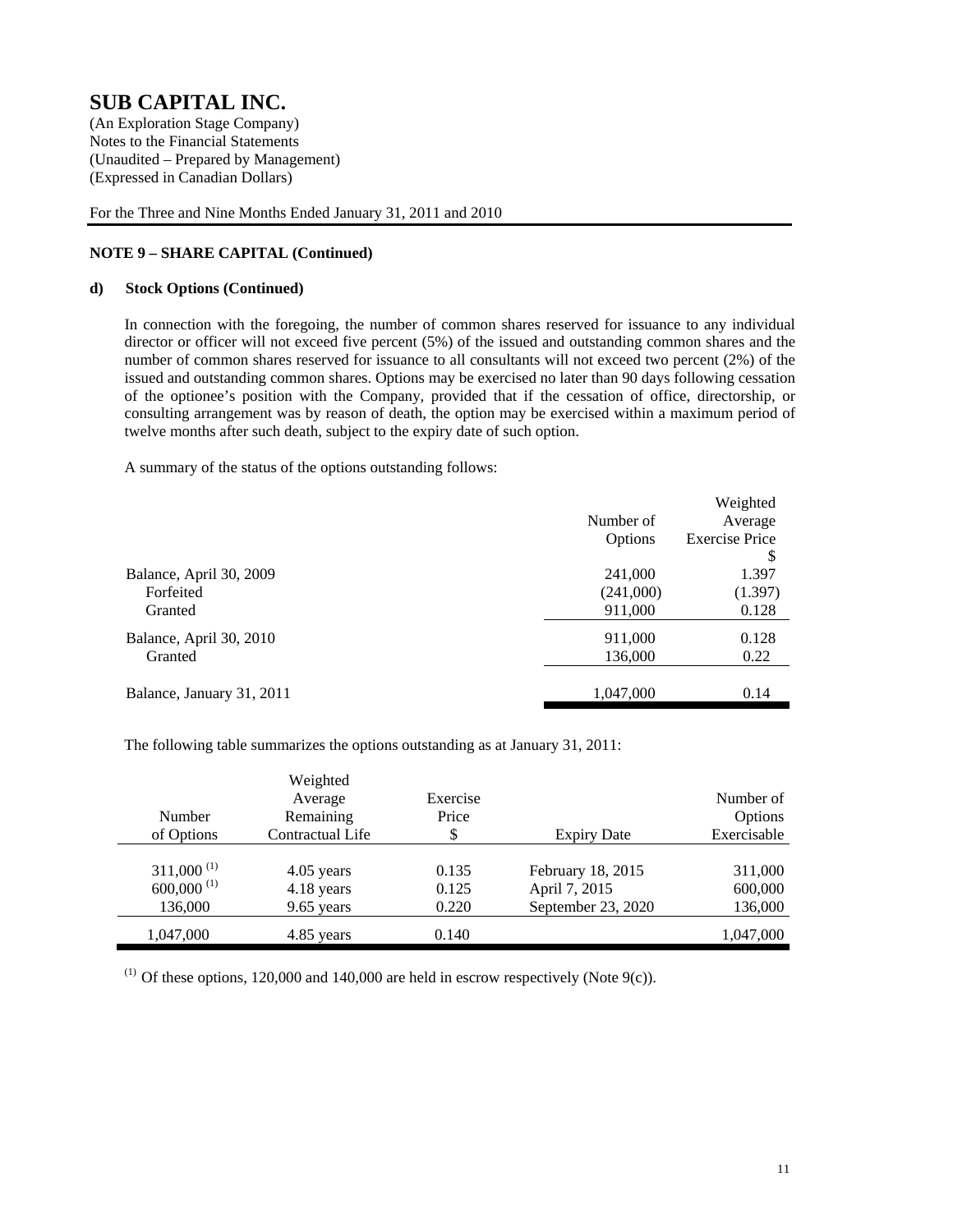Notes to the Financial Statements (Unaudited – Prepared by Management) (Expressed in Canadian Dollars)

For the Three and Nine Months Ended January 31, 2011 and 2010

#### **NOTE 9 – SHARE CAPITAL (Continued)**

#### **d) Stock Options (Continued)**

During the nine months ended January 31, 2011, the Company recognized stock-based compensation expense of \$27,739 (2010 - \$Nil) for stock options granted to directors, officers and employees.

The fair value of stock options was estimated using the Black-Scholes options pricing model with the following weighted average assumptions:

| 2011    | 2010 |
|---------|------|
| 1.44%   |      |
| $0\%$   |      |
| 225%    |      |
| 3 years |      |
|         |      |

The weighted average fair value of stock options granted during the nine months ended January 31, 2011 was \$0.20 (2010 – \$Nil) per option.

#### **e) Warrants**

Each whole warrant entitles the holder to purchase one common share of the Company. A summary of the status of the warrants outstanding follows:

|                           |           | Weighted              |
|---------------------------|-----------|-----------------------|
|                           | Number of | Average               |
|                           | Warrants  | <b>Exercise Price</b> |
|                           |           | \$                    |
| Balance, April 30, 2009   | 1,385,352 | 1.420                 |
| Issued                    | 6,011,078 | 0.125                 |
|                           |           |                       |
| Balance, April 30, 2010   | 7,396,430 | 0.370                 |
| Issued                    | 805,001   | 0.125                 |
| Exercised                 | (319,000) | 0.125                 |
|                           |           |                       |
| Balance, January 31, 2011 | 7,882,431 | 0.353                 |
|                           |           |                       |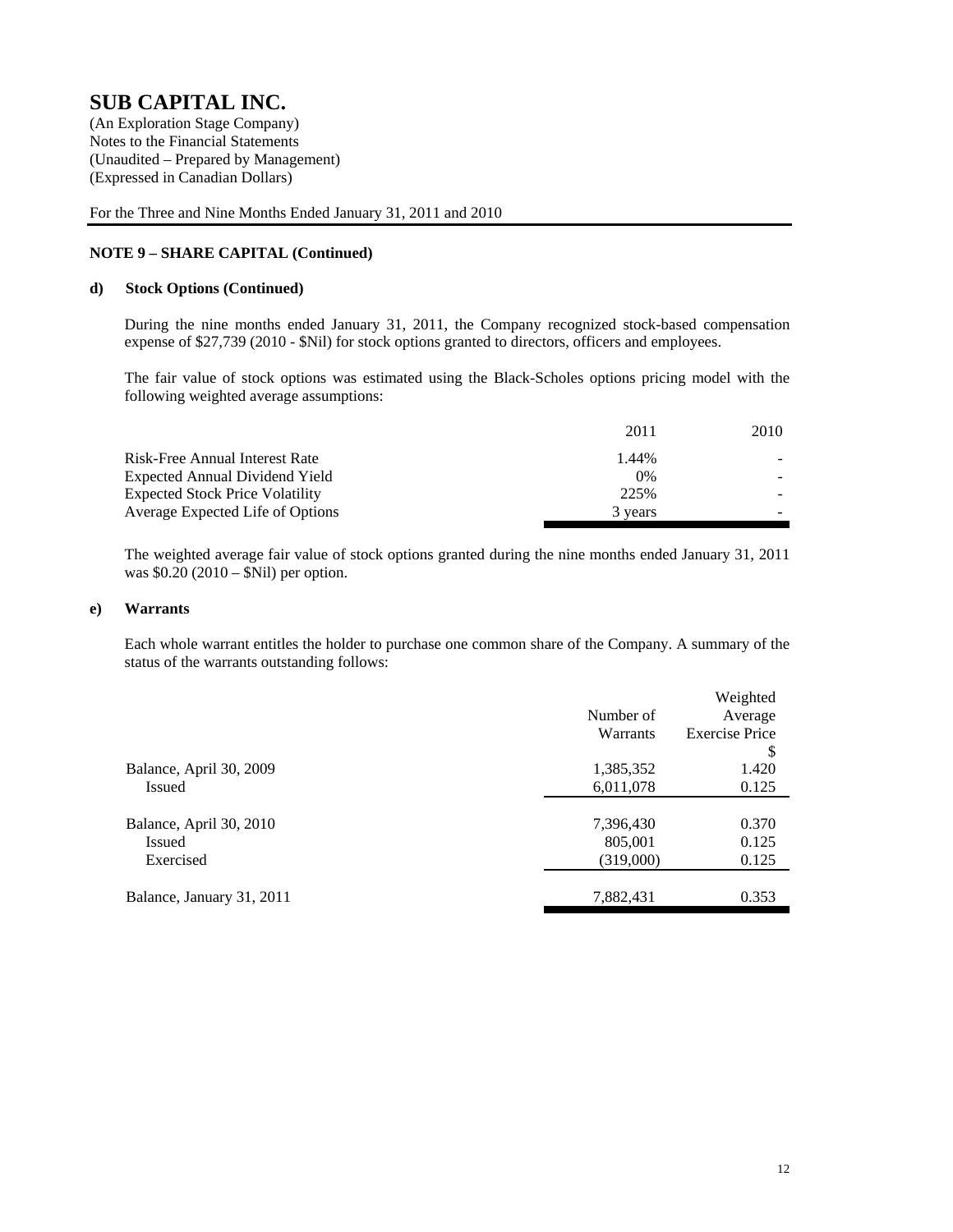Notes to the Financial Statements (Unaudited – Prepared by Management) (Expressed in Canadian Dollars)

For the Three and Nine Months Ended January 31, 2011 and 2010

# **NOTE 9 – SHARE CAPITAL (Continued)**

### **e) Warrants (Continued)**

The following table summarizes the share purchase warrants outstanding at January 31, 2011:

|                          | Weighted         |          |                    |
|--------------------------|------------------|----------|--------------------|
|                          | Average          | Exercise |                    |
| Number                   | Remaining        | Price    |                    |
| of Warrants              | Contractual Life | \$       | <b>Expiry Date</b> |
|                          |                  |          |                    |
| 125,000                  | $0.95$ years     | 2.000    | January 12, 2012   |
| 916,666                  | 1.27 years       | 1.500    | May 9, 2012        |
| 343,686                  | $1.87$ years     | 1.000    | December 12, 2012  |
| 5,692,078 <sup>(1)</sup> | $0.24$ years     | 0.125    | April 28, 2011     |
| 805,001                  | $0.32$ years     | 0.125    | May 27, 2011       |
| 7,882,431                | $0.45$ years     | 0.350    |                    |

(1) Of these warrants, 1,036,444 are held in escrow (Note 9(c)).

## **NOTE 10 – CONTRIBUTED SURPLUS**

A continuity of contributed surplus is as follows:

| Balance, April 30, 2009                                                                         | 491,605                     |
|-------------------------------------------------------------------------------------------------|-----------------------------|
| Stock-based compensation                                                                        | 88,600                      |
| Balance, April 30, 2010<br>Cancellation of escrow shares (Note 9(c)<br>Stock-based compensation | 580,205<br>42.931<br>27,739 |
| Balance, January 31, 2011                                                                       | 650.875                     |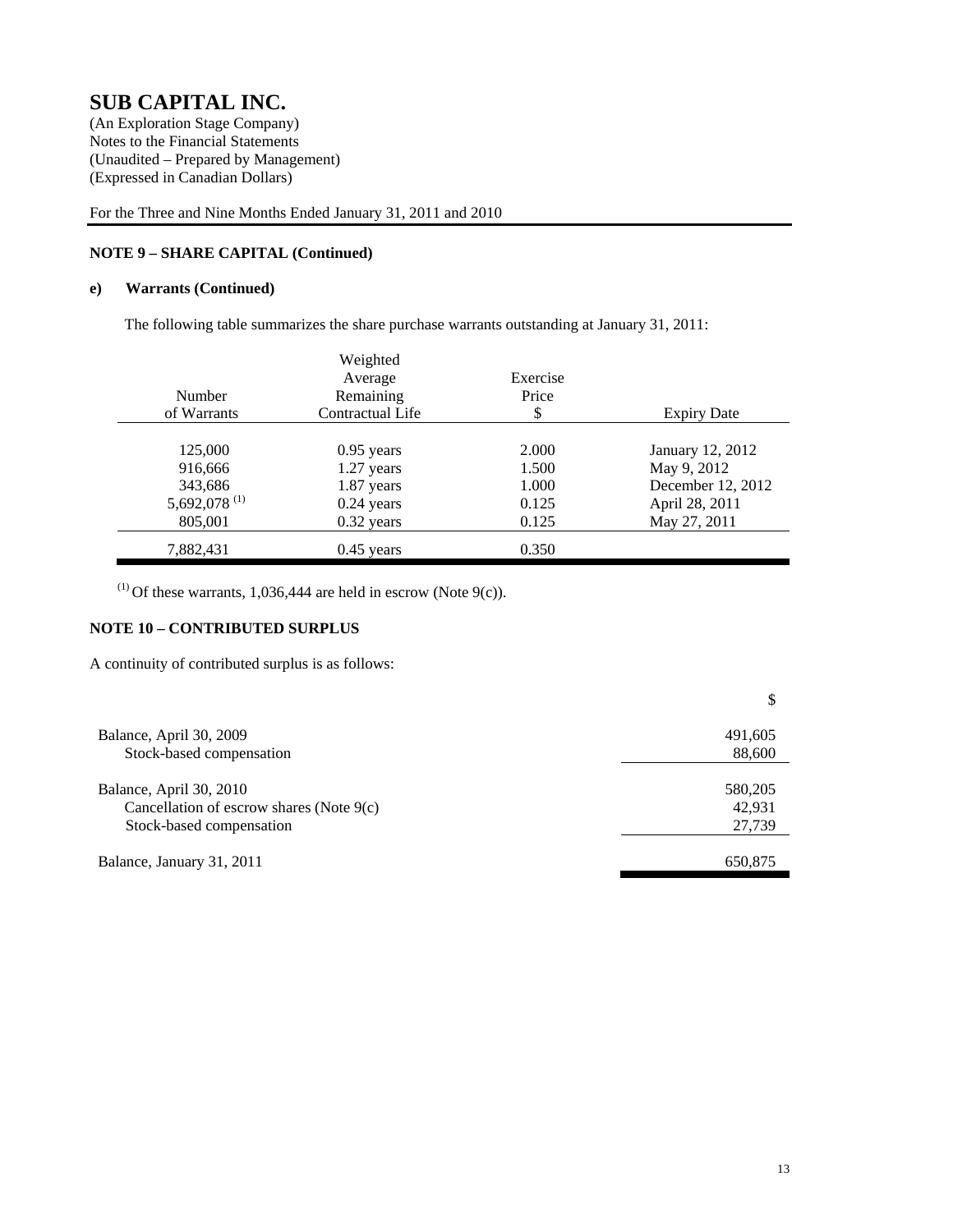Notes to the Financial Statements (Unaudited – Prepared by Management) (Expressed in Canadian Dollars)

For the Three and Nine Months Ended January 31, 2011 and 2010

# **NOTE 11 – RELATED PARTY TRANSACTIONS**

During the nine months ended January 31, 2011 and 2010, in addition to a related party transaction described in Note 8, the Company entered into the following transactions with directors, officers and companies controlled by them:

|                                 | 2011   | 2010 |
|---------------------------------|--------|------|
|                                 | S      | \$   |
| Management fees                 | 19,500 |      |
| Office, rent and administration | 23,100 |      |
| Legal fees                      | 40,397 |      |
| Interest paid                   | 3,317  |      |
|                                 | 86,314 |      |

Included in prepaid expenses were rent deposits of \$1,200 (April 30, 2010 - \$Nil) paid to companies with an officer in common.

Included in accounts payable and accrued liabilities was a legal fee of \$3,360 (April 30, 2010 - \$9,800) payable to a company controlled by an officer of the Company.

These transactions are in the normal course of business operations and are measured at the exchange amount, which is the amount of consideration established and agreed to by the related parties.

### **NOTE 12 – FINANCIAL INSTRUMENTS**

The Company manages its exposure to financial risks, including foreign exchange risk and interest rate risk, based on a framework to protect itself against adverse rate movements. All transactions undertaken are to support the Company's ongoing business and the Company does not acquire or issue derivative financial instruments for trading or speculative purposes. The Company's Board of Directors oversees management's risk management practices.

As at January 31, 2011, the Company's financial instruments consist of cash and cash equivalents, amounts receivable, accounts payable and accrued liabilities and loans payable.

Cash and cash equivalents are designated as held-for-trading and carried at their fair values. Amounts receivable is classified as a loan and receivable and carried at its amortized cost. Accounts payable and accrued liabilities and loans payable are classified as other financial liabilities and carried at their amortized cost.

The fair values of these financial instruments approximate their carrying values due to their short-term nature and/or the existence of market related interest rate on the instruments.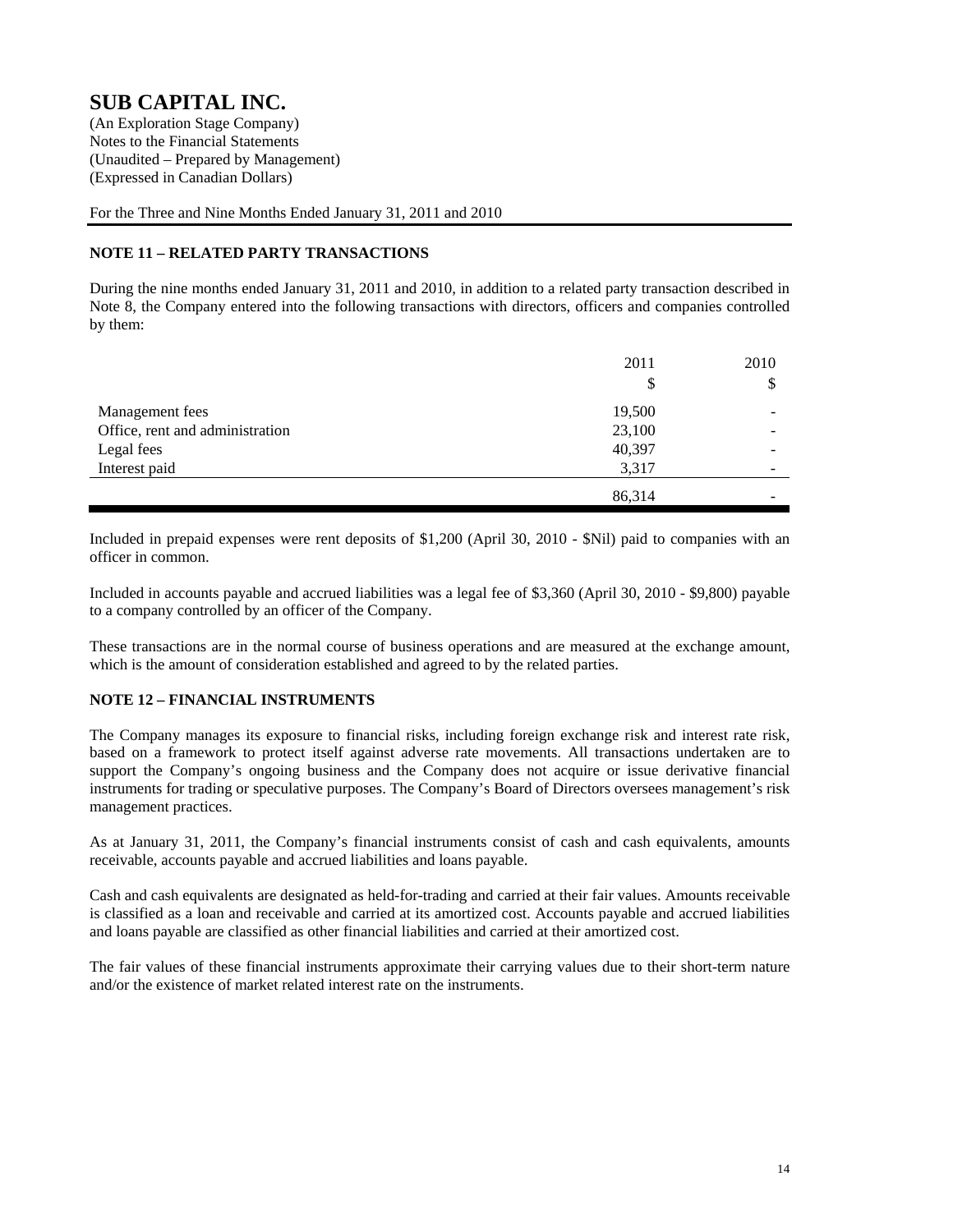Notes to the Financial Statements (Unaudited – Prepared by Management) (Expressed in Canadian Dollars)

For the Three and Nine Months Ended January 31, 2011 and 2010

### **NOTE 12 – FINANCIAL INSTRUMENTS (Continued)**

The risk exposure is summarized as follows:

#### **a) Credit Risk**

Credit risk is the risk of an unexpected loss if a customer or third party to a financial instrument fails to meet its contractual obligations. The Company is subject to credit risk on the cash balances at the bank, its short-term bank guaranteed investment certificates and amounts receivable. Cash and cash equivalents consisting of Guaranteed Investment Certificates ("GICs") have been invested with Schedule 1 banks or equivalents, with its cash held in Canadian based banking institutions, authorized under the Bank Act to accept deposits, which may be eligible for deposit insurance provided by the Canadian Deposit Insurance Corporation. The amounts receivable consist primarily of harmonized sales tax recoverable of \$33,020 and interest receivable of \$661.

#### **b) Liquidity Risk**

The Company's approach to managing liquidity is to ensure that it will have sufficient liquidity to settle obligations and liabilities when due. As at January 31, 2011, the Company had cash and cash equivalents of \$256,923 to settle current liabilities of \$136,540 which consist of accounts payable that are considered short term and settled within 30 days and interest bearing loans which shall be repaid on or before August 31, 2011. The Company believes that it has sufficient capital and additional financing will be available to meet its requirements for the next twelve months.

#### **c) Market Risk**

#### **(i) Interest Rate Risk**

Interest rate risk is the risk that the fair value or future cash flows of a financial instrument will fluctuate because of changes in market interest rates.

The Company's cash and cash equivalents attract interest at floating rates and have maturities of 90 days or less. The Company's short-term investment is invested in GICs with greater than 90 day terms but not greater than one year. These GICs have a fixed interest rate for the term of the deposit. The interest on cash and GICs is typical of Canadian banking rates, which are low at present and the conservative investment strategy mitigates the risk of deterioration to the investment. A change of 100 basis points in the interest rates would not be material to the financial statements.

#### **(ii) Commodity Price Risk**

Commodity price risk is the risk of financial loss resulting from movements in the price of the Company's commodity inputs and outputs. The Company's risk relates primarily to the expected output to be produced at its resource property described in Note 7 of these financial statements of which production is not expected in the near future.